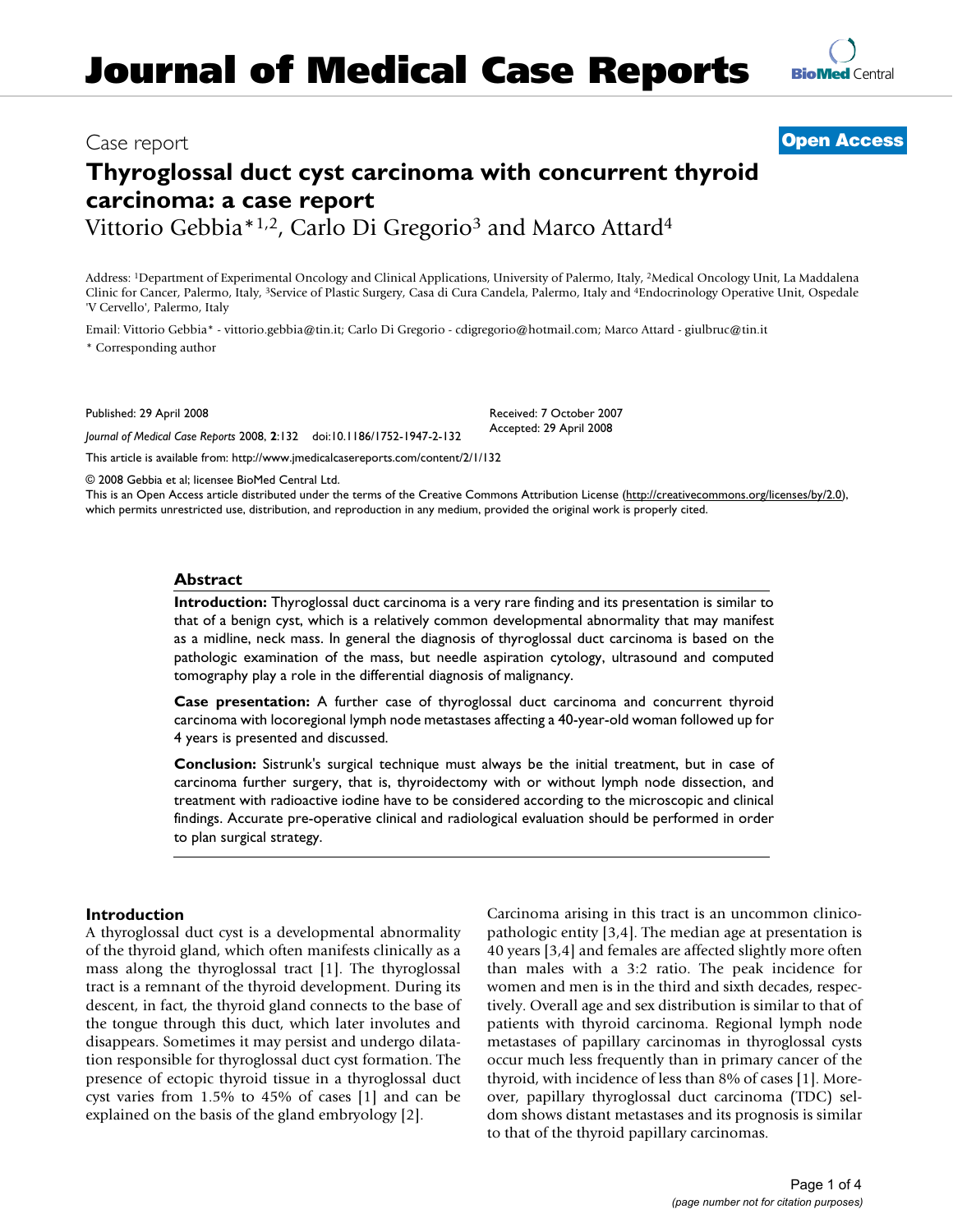Although a few cases of follicular, mixed follicular-papillary, squamous cell and other types of carcinomas have been reported [5,6], most tumors are histologically papillary carcinomas and medullary variants have not been reported [7]. Association with papillary carcinoma in the thyroid gland has been observed in about 25–40% of patients in whom the gland was removed as a part of surgical treatment [4-6].

Presentation is similar to that of a benign thyroglossal duct cyst. A rapid increase in growth or the presence of a firm palpable mass may be signs of malignancy, but diagnosis is often based on the pathologic analysis of the resection in most of the reports [8]. Fine-needle aspiration may confirm the presence of TDC in only a fraction of cases [9,10], while computed tomography (CT) scan, neck nuclear magnetic resonance (NMR) spectroscopy and ultrasounds may show a solid mass with invasive features and therefore play an important staging role in pre-operative diagnosis of malignancy, its extension and then in the planning of primary treatment [11-13].

#### **Case presentation**

A 40-year-old previously healthy woman was admitted to the Service of Plastic Surgery in February 2000 because of an enlarging anterior midline neck mass she had noted some months before. In the previous 2 months the neck mass had been rapidly growing in size. Medical history included a cerebral trauma owing to a car accident, depression treated with fluoxetine and uterine fibroma. The patient had not been previously exposed to radiation or other known carcinogens. Familiar medical history was negative for thyroid gland or neoplastic diseases. Physical examination revealed a painless well-demarcated mass of about 6 cm localized in the midline of the neck above the thyroid gland covered by skin without any signs of inflammation and/or trauma. The thyroid gland was apparently normal in size and consistence and no significant cervical adenopathy was found at physical examination. At entry serum chemistry tests, electrocardiagram and chest X-rays were normal. A neck ultrasonography identified a 4 cm cyst above a slightly enlarged thyroid gland without any significant alteration. A Sistrunk surgical procedure was then performed and a mass of 5 cm was removed including the entire duct from the gland to the level of the foramen cecum and the middle portion of the hyoid bone (Figure 1). A small 1 cm wide lymph node close to the cyst was also surgically removed. Post-operative follow-up was uneventful.

Gross examination of the surgical specimen showed a cystic mass of about 3 cm in greatest dimension with a smooth external surface. Microscopic examination showed the presence of papillary carcinoma with small areas of follicular carcinoma inside the thyroglossal duct





cyst and metastatic disease in the adjacent lymph node. Further staging with neck sonogram showed an enlarged thyroid gland with a pattern suspicious for neoplastic disease subsequently confirmed by fine-needle aspiration biopsy. CT scan failed to identify distant metastatic disease. The patient underwent total nerve-sparing thyroidectomy with neck lymphoadenectomy. No significant postsurgical complications were recorded and the surgical wound healed regularly. Pathological examination showed a multinodular, moderately differentiated papillary and follicular carcinoma of the thyroid gland with focal invasion of the capsule and metastases in four neck lymph nodes. The main neoplastic nodule has a diameter of 1.8 cm. Post-operative staging according to the TNM classification was pT4b N1a M0. Surgical procedures were followed by iodine scan and radioactive iodine therapy with <sup>131</sup>I ablation. Thyroid hormone replacement therapy was given regularly. In May 2003 evidence of iodine positive metastatic neck nodes was confirmed by fine-needle aspiration biopsy. Thyroglobulin levels were very high (355 ng/ml). The patient was rechallenged with 131I radioactive iodine therapy. To date the patient is still alive after 4 years.

#### **Discussion**

Although some authors consider the thyroglossal duct as a natural way of spread of an occult thyroid cancer and also recommend total thyroidectomy with neck dissec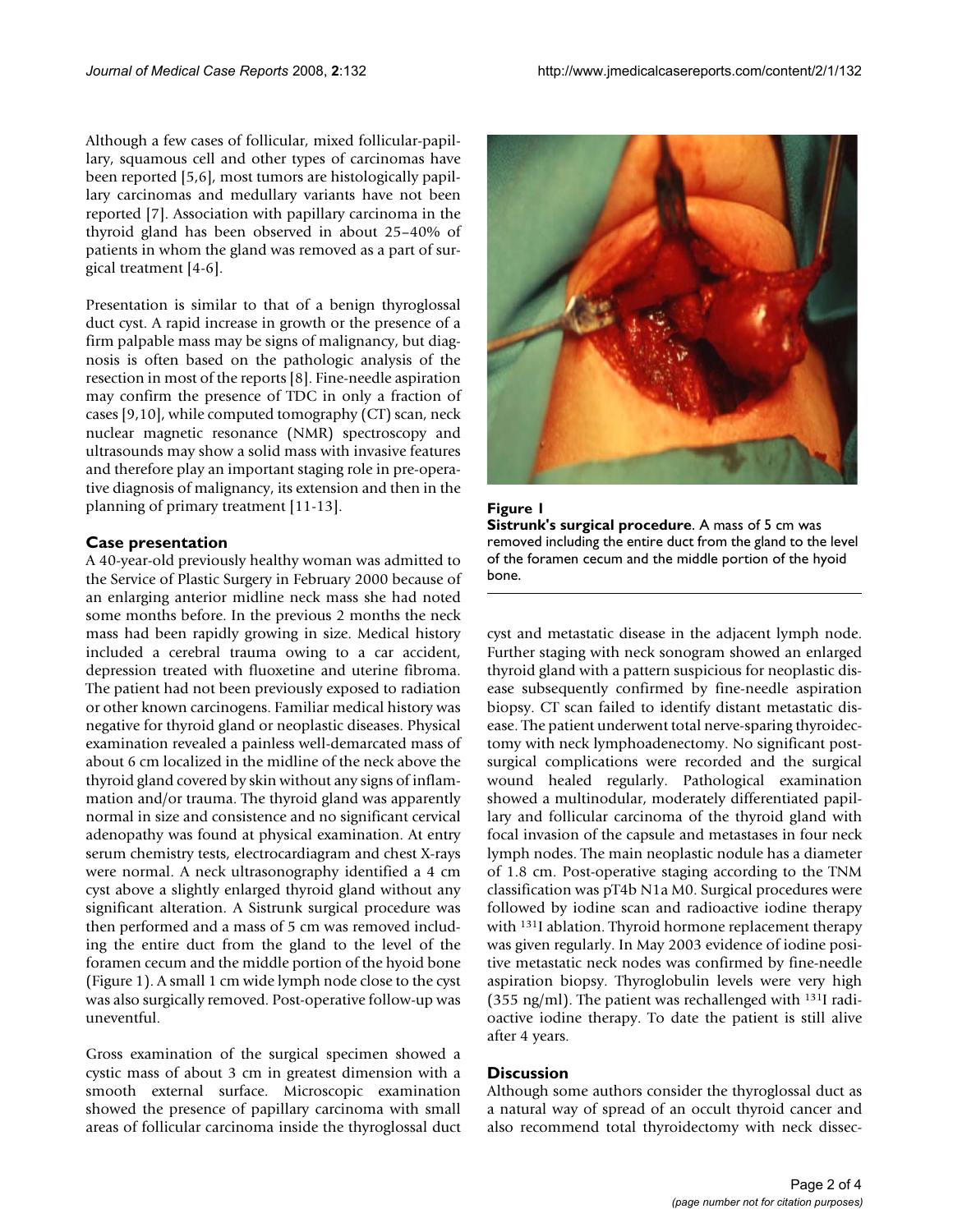tion, others believe that the malignancy arises directly in the thyroglossal duct cyst and consider surgical excision of the cyst as curative, at least in some cases [4,14,15]. The distinction between primary carcinoma arising from ectopic thyroid tissue and metastatic disease from an occult or manifest thyroid gland carcinoma is very important in therapeutic decision-making, but it is often difficult to achieve.

In this paper we have reported a case of TDC with concurrent thyroid gland carcinoma and locoregional lymph nodes metastases and we now discuss the surgical and medical treatments of this case.

To date a very limited number of cases of concomitant TDC and thyroid gland carcinoma have been reported in the medical literature [4]. Clinical presentation is that of a benign cyst with most patients showing an asymptomatic neck mass. Often the patient has noticed the mass many months or even years before presentation. A minority of patients may report pain, tenderness, hoarseness, dysphasia, sinus tract drainage and weight loss. In this paper we also report another case of a female with TDC and concomitant thyroid gland carcinoma with papillary and follicular pathology and metastatic disease to the locoregional lymph nodes. Full knowledge of the embryogenesis of the thyroid gland and the pathology of carcinomas arising in these structures is mandatory for the appropriate management of thyroglossal duct diseases [1,2,4]. Diagnosis relies on the pathologic analysis of the surgical specimen because the clinical presentation and evaluation of patients with TDC is indistinguishable from patients with benign disease [1]. This is not a hazard for patients owing to the fact that Sistrunk's surgical procedure is the optimal treatment for both TDC without thyroid gland neoplasm and simple thyroglossal duct cyst.

The pivotal problem concerning the treatment strategy is the management of the thyroid gland. While some authors consider Sistrunk's procedure adequate and curative in most cases, others suggests that a total thyroidectomy should be performed in case of TDC owing to the high incidence of associated papillary or mixed carcinomas in the thyroid gland [3,6]. Therefore significant attention must be paid to the pre-operative evaluation of a patient affected by a thyroglossal duct cyst, which should include a complete physical examination, accurate head and neck examination and palpation of the thyroid gland, thyroid function laboratory tests and also a thyroid scan. The presence of a firm mass in the thyroid gland or the cyst should raise the suspicion of malignancy although the incidence of malignancy is a thyroglossal duct cyst is estimated at around 1% of cases. Rapid enlargement may also induce suspicion, but infections in this area may also present a similar clinical picture. Although removal of the thyroglossal tract is a standard procedure, the actual extent of surgery depends on the degree of tumor involvement as detected through surgery or a thyroid scan. If the thyroid and lymph nodes are largely normal during Sistrunk's procedure, a post-operative thyroid scan is recommended [4]. If, however, a thyroid scan is abnormal or if either palpable thyroid nodules or a mass is identified during surgery, a thyroidectomy is recommended which may include also regional lymph node dissection.

Post-operative radioiodine ablative therapy should be given to patients with TDC and thyroid carcinoma. In the case of local recurrence or metastasic disease, further surgery, post-operative external-beam radiation or radioactive iodine therapy should be employed as needed. Data from medical literature suggest that squamous cell TDC appears to be more aggressive than other carcinomas and should be treated with post-operative bilateral externalbeam radiotherapy [5,6]. As the thyroid tissue in a cyst is also sensitive to thyroid-stimulating hormone, pharmacological thyroid suppression with l-thyroxin is recommended for all patients with papillary TDC, independently of the presence of a normal thyroid scan or whether the patient underwent a thyroidectomy.

# **Conclusion**

This report adds another case of concurrent thyroglossal duct cyst carcinoma and thyroid carcinoma with metastases to metastatic lymph nodes to the medical literature. This case, according to previously reported data, strongly suggests the need for extensive thyroid evaluation in order to accurately plan surgical therapeutic strategy.

# **Competing interests**

The authors declare that they have no competing interests.

# **Authors' contributions**

CD performed the surgery, created the image of the specimen and wrote the surgical part of the case report. VG was in charge of patient's follow-up and treatment strategy and wrote the main body of the case report. MA participated in the diagnosis and therapy and wrote the endocrinology part of the case report. All authors read and approved the final manuscript.

#### **Consent**

Written informed consent was obtained from the patient for publication of this case report and any accompanying images. A copy of the written consent is available for review by the Editor-in-Chief of this journal.

#### **References**

- 1. Allard RHB: **[The thyroglossal cyst.](http://www.ncbi.nlm.nih.gov/entrez/query.fcgi?cmd=Retrieve&db=PubMed&dopt=Abstract&list_uids=7169333)** *Head Neck Surg* 1982, **5:**134-146.
- 2. Organ GM, Organ CH: **Thyroid gland and surgery of the thyroglossal duct: exercise in applied embryology.** *World J Surg* **27(8):**866-890.